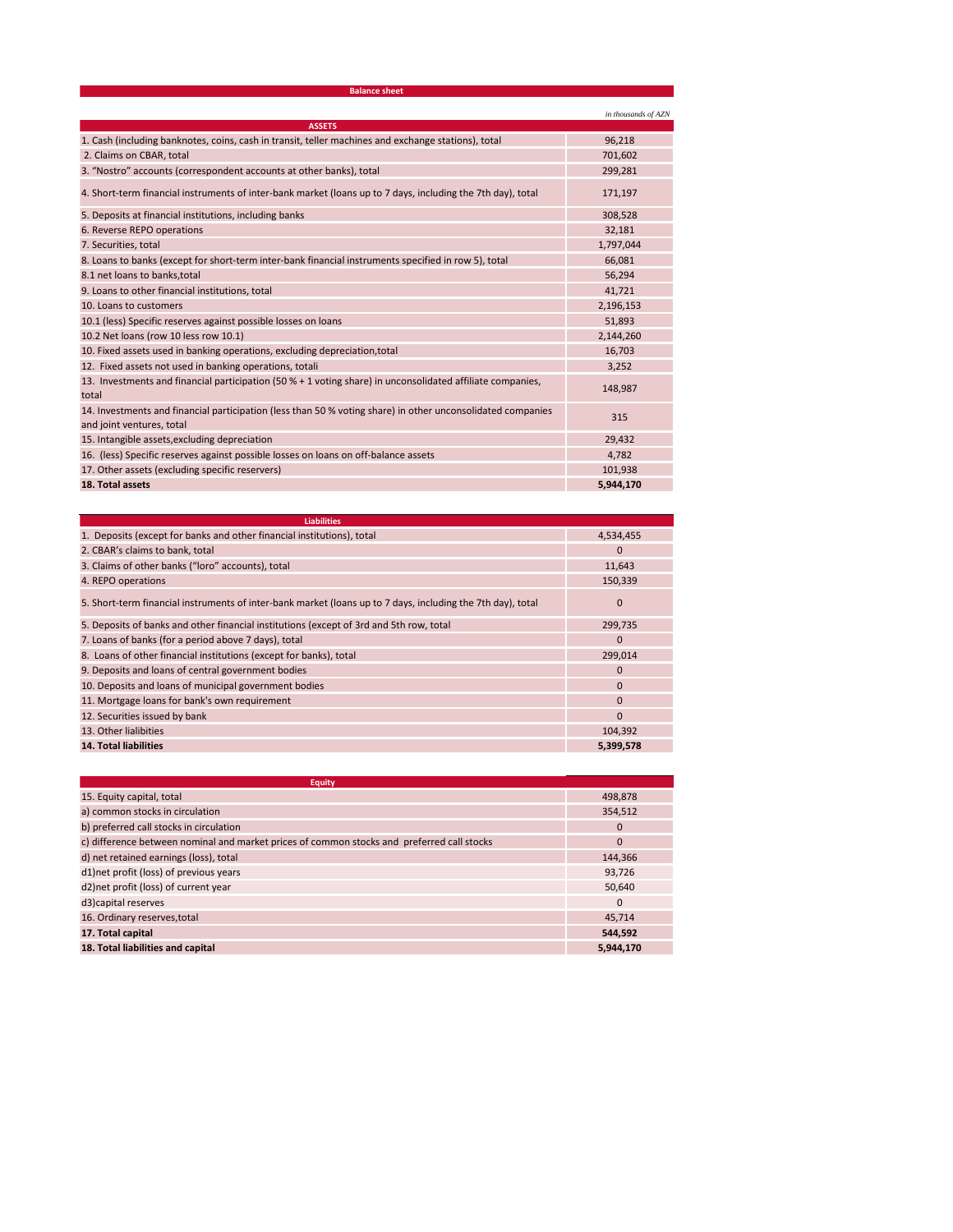|                                                                                                                    | in thousands of AZN |
|--------------------------------------------------------------------------------------------------------------------|---------------------|
|                                                                                                                    | Year to date 2020   |
| 1. Interest and associated types of revenues, total                                                                | 128,819             |
| 1.1 Special reserves for interest receivables                                                                      | $-162$              |
| 2. Interest and associated expenditures, total                                                                     | 26,406              |
| 3. Net interest income (loss) (row 1 less row 2)                                                                   | 102,575             |
| 4. Non-interest income, total                                                                                      | 59,853              |
| 5. Non-interest expenses, total                                                                                    | 75,807              |
| 6. Net operating profit (loss) (row 3 plus row 4 minus row 5)                                                      | 86,621              |
| 7. Allowance for asset loss provisioning (expenditures), total                                                     | 24,473              |
| 8. Net profit (loss) before taxes and contingent expenses related to banking activity are paid (row 6 minus row 7) | 62,148              |
| 9. Profit (loss) from unforeseen types of activity and from adjustments in accounting for previous period, total   | $-2$                |
| 10. Net profit (loss) before taxes (row 8 +/- row 9)                                                               | 62,147              |
| 11. Taxes                                                                                                          | 11,507              |
| 12. Net profit (loss) after taxes (row 10 less row 11)                                                             | 50,640              |
| 13. Declared dividends, amount                                                                                     | 50,381              |